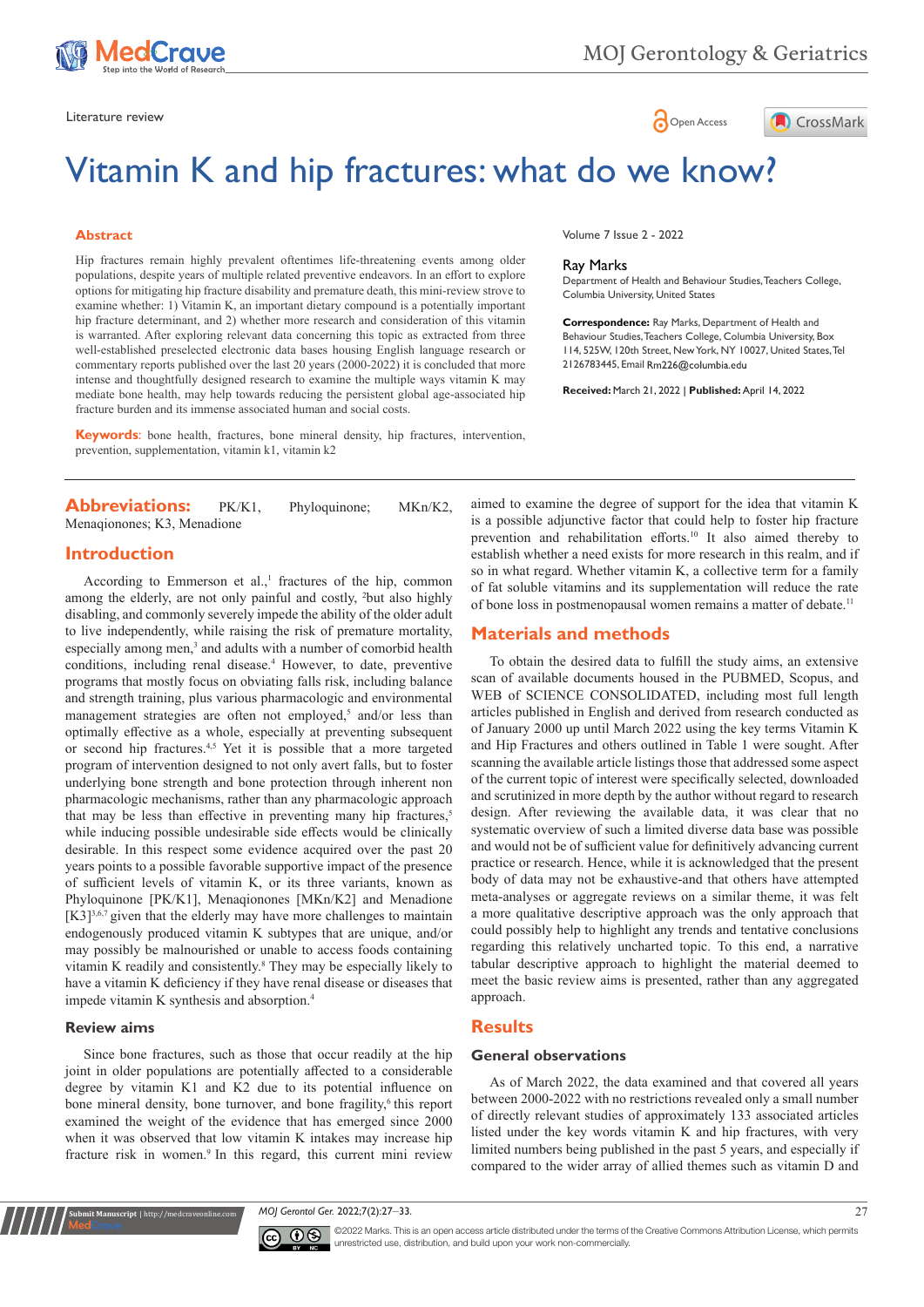hip fractures that included at least 1593 articles dating back to 2000. Among those articles of current interest that were published between 2000 and 2022 on vitamin K and hip fractures or allied themes, articles that appeared pertinent to fulfilling the present review aims were duly accessed and carefully reviewed. [see Table 1 for recent publication numbers in the context of the current topic of interest].

Although limited in number and quite diverse, the data accessed and deemed salient do show however, that measures of vitamin K 1 present in the serum are linked to the vitamin K status of bone and that some evidence points to low vitamin K concentrations being associated with an increased fracture risk in the older population. In addition, the presence of vitamin K at adequate serum concentrations appears to an accepted cofactor that is required for the formation of bone building proteins such as gamma-carboxyglutamate [Gla] residues secreted by osteoblasts and that include: osteocalcin, matrix Gla-protein, and protein S, These proteins are reportedly important because the primary component of each is said to be uniquely bound structurally to the bone matrix thus strengthening the bone structure.<sup>6</sup> However, a deficient vitamin K status, may disrupt this bonding process and is not unsurprisingly associated with an increased risk of osteoporotic bone fractures.11 As well, the bone protein osteocalcin tends to be less completely carboxylated in adults with low vitamin K serum concentrations, such as many hemodialysis patients with a history of bone fractures, including hip fractures.<sup>10</sup>

Additional studies over time have demonstrated that vitamin K can both increase bone mineral density in osteoporotic situations, as well as being able to actually reduce fracture rates.<sup>12</sup> Further, there is evidence in human intervention studies that vitamins K and D, a classic in bone metabolism, work synergistically on bone density,<sup>12</sup> and results of several studies have indicated a statistically significant inverse association to exist between dietary vitamin K intake and fracture risk.13 In addition, a dose–response analysis indicated that the pooled relative risk of fracture was 0.97 in response to an increase of 50 μg of dietary vitamin K intake per day, and was reportedly 0.76 in studies with more than 10 years of follow-up, thus revealing fairly strong support for the ability of a higher dietary vitamin K intake to moderately impact the risk of fracturing a bone, 13 even though this has been disputed as lacking sufficiently strong evidence.<sup>14</sup>

Thus, although disputed by some, $14$  it seems hard to refute a more general prevailing consensus that vitamin K is an important fat soluble vitamin and co-factor for fostering bone mass, and may be an especially important nutrient to target in efforts directed towards preventing excess bone loss leading to hip fragility fractures in the elderly. Other benefits that appear relevant to a possible role for vitamin K in the context of reducing hip fracture risk are: its role in mediating blood homeostasis, while being implicated in chronic lowgrade inflammatory processes and diseases such as cardiovascular disease, osteoarthritis, dementia, cognitive impairment, mobility disability, and frailty among the elderly,<sup>15,16</sup> Vitamin K2 may also be harnessed to foster bone healing, $17,18$  thus offering clinicians a promising and low-cost strategy for reparative osteogenesis.

Other data show hip fracture risk and post injury recovery, while largely related to falls injuries and possible neurological and comorbid disease factors, also strongly implicates nutrition and a necessity for improving bone health secondarily post hip fracture.<sup>19</sup>

#### **Research observations**

As outlined briefly above, several diverse studies conducted over time have shown vitamin K may impact bone metabolism, as well playing a more established role in blood coagulation processes.<sup>8</sup>

Moreover, current research reveals vitamin K is in fact required for osteocalcin carboxylation that in turn regulates bone mineral accretion, while its presence is able to promote the transition of bone osteoblasts to osteocytes, as well as limiting the process of osteoclastogenesis.<sup>8</sup> Vitamin K may also inhibit bone resorption, plus osteoclast like cell formation.20 These actions that can inhibit bone loss, along with vitamin K administration found to increase osteoblast like actions, as well as bone mineral density in cases of osteoporosis, $20$  can potentially have a marked effect on preserving bone mass in cases vulnerable to vitamin K deficiencies.<sup>6</sup> An additional related role for vitamin K points to a favorable influence not only on osteoporosis risk, but on hip fracture risk and injuries, as well surgical outcomes post hip fracture,<sup>21</sup> other pathological fractures and vascular calcifications  $22$ due to its effect on bone turnover physiology and profiles.<sup>23</sup>

Another report has revealed that a low intake of vitamin K is associated with an increase in bone deterioration,<sup>8</sup> as well as the risk of hip fracture in the general population. However, while treatment with vitamin K may reduce the relative risk for non vertebral and hip fractures, more study is needed to overcome multiple design limitations and others that prevail.<sup>8</sup>

As per Capozzi et al., $24$  however, given that vitamin K may be important for harnessing the bone building effects of calcium and vitamin D, and thereby possibly crucial to the maintenance of skeletal health, its supplementation where deficient might yet improve bone quality and reduce fracture risk in the osteoporotic older patient, even if not conclusive. Villa et al., $2<sup>5</sup>$  tend to agree that the commonly used dosage of vitamin K 2 in human studies of 45 mg/day and its application may indeed benefit bone as well as vascular health, especially among osteoporotic post-menopausal women, despite being poorly studied. Shah et al.<sup>26</sup> however, conclude that the current evidence from randomized controlled trials is not strongly supportive of vitamin K supplementation in older adults for the intent of improving bone health, although food limitations that might include foods lacking vitamin K are found to be involved in mediating bone health.27

Shiraki et al.,<sup>20</sup> who studied 241 osteoporotic patients in a 24-month randomized open label study wherin the vitamin K2–treated group received a vitamin K analog known as MK-4 (menatetrenone) in doses of 45 mg per day delivered orally showed the treatment enhanced vitamin K dependent bone Gla protein γ-carboxylation processes, a marker of bone formation,<sup>28</sup> while markers of bone turnover were unchanged.. Other data verify serum vitamin K1 is associated with fracture risk and hip bone structural features in post-menopausal osteoporosis.29 That is, serum vitamin K1 was significantly lower in the group with fractures and was independently associated with fracture risk deemed possibly related to its effects on bone strength. Other evidence implies that vitamin K mediates osteocalcin development through well defined biochemical pathways-and if deficient may yet foster an increased risk of femoral neck fractures or reduce healing potential.30,31 As such, it may be that higher concentrations of serum vitamin K1 may be required to generate vitamin K's skeletal effects. Booth et al., $32$  suggest vitamin K, is indeed associated with bone mineral density estimates as well as the risk of hip fracture.

Mott et al.,<sup>33</sup> on the other hand found that for post-menopausal or osteoporotic patients, there is no evidence that vitamin K affects bone mineral density or vertebral fractures, but it may reduce clinical fractures, even though available studies examining on a role for vitamin K in mediating osteoporosis may well differ.<sup>34,35</sup> In addition to possibly benefitting general wellbeing, bone and vascular health,<sup>36</sup> especially with regard to osteoporotic post-menopausal women, where bone tissue is weak and readily subject to fractures in the face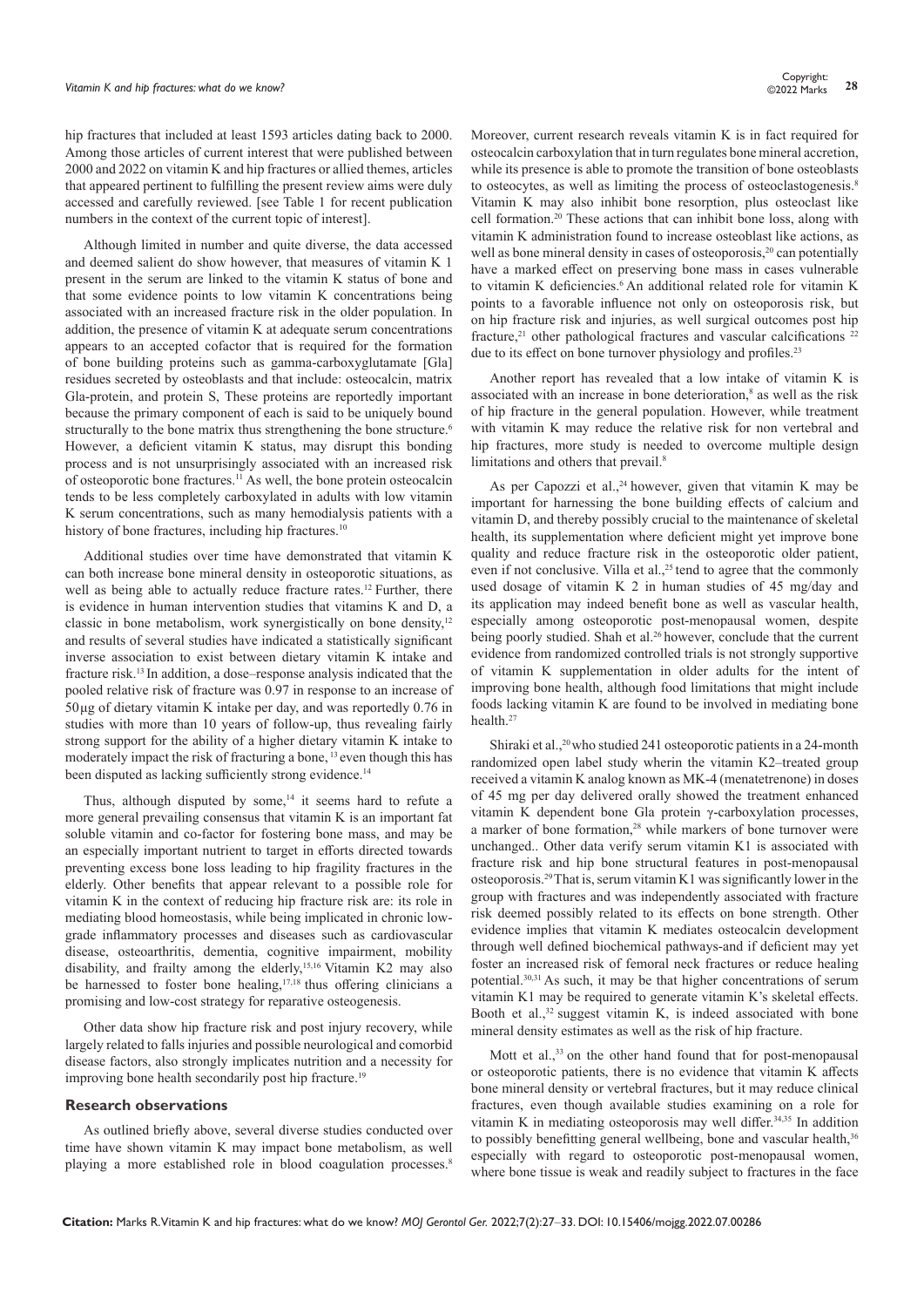of minimal trauma25,36 vitamin K may also improve bone health among haemodialysis patients with end stage kidney disease.<sup>22</sup>

The application of vitamin K supplements may however, have to account for the differential impact of vitamins K1 and K2, as well as vitamin K4 and their possible role in reducing the risk of fracturing a bone such as the hip. Apalset et al.,<sup>37</sup> found that it was a low vitamin K1 intake, but not vitamin K2 that was associated with an increased risk of sustaining a hip fracture. This finding is also supported by Vergnaud et al.,<sup>38</sup> while a systematic review of vitamin K usage to prevent fractures in older women showed the base-case results did tend to favor vitamin K1, but this relied on many assumptions.<sup>39</sup> Vitamin

K4 even in very low doses also improved bone status among post menopausal osteoporotic women who regained bone marker levels associated with healthy pre menopausal women with no side effects.<sup>40</sup> Applications of vitamin K 7 supplementation also significantly decreased the age-related decline in bone mineral density and bone strength. in postmenopausal women.<sup>31</sup> Others however, have found either no association between dietary vitamin K intake and fracture risk in Chinese cases<sup>41</sup> or other cases.<sup>36</sup> While these data provide moderate albeit non conclusive evidence at best, a brief summary of some of these key findings shows this topic may yet imply there is value in further exploration of this topic [see Table 2].

**Table 1** Summary of Numbers of articles posted at key data bases as reported between January 1, 2018-March 2022 [past 5 years] showing variations across and within databases as regards current topic and related themes

| <b>Keywords</b>                           | Data base     |               |                |
|-------------------------------------------|---------------|---------------|----------------|
|                                           | <b>PubMed</b> | <b>Scopus</b> | Web of science |
| Hip Fractures                             | 38,815        | 54974         | 68817          |
| Vitamin K                                 | 109142        | 303379        | 712689         |
| Hip Fracture Prevention Strategies        | 904           | 760           | 1368           |
| Vitamin K + Osteoporosis                  | 690           | 1584          | 1886           |
| Vitamin K + Hip Fractures                 | 59            | 218           | 285            |
| Vitamin K + Falls Injuries                | 21            | 72            | 227            |
| Vitamin K Deficiency + Hip Fractures      | 13            | 50            | 50             |
| Vitamin K Supplementation + Hip Fractures | 3             | 38            | 49             |

**Table 2** Table showing possible benefits of ensuring/attaining optimal serum vitamin k levels in efforts to ameliorate hip fracture correlates in most related studies, albeit not all \*

| <b>Researchers</b>             | <b>Key findings</b>                                                                                                                                                                |
|--------------------------------|------------------------------------------------------------------------------------------------------------------------------------------------------------------------------------|
| Apalset et al. <sup>37</sup>   | A low intake of vitamin K1, but not vitamin K2*, was associated with an increased risk of hip fractures.                                                                           |
| Bulio et al. <sup>42</sup>     | A low dietary vitamin K intake was associated with a low bone mineral density in women of all ages.                                                                                |
| Bultynck et al. <sup>21</sup>  | The prevalence of a subclinical vitamin K deficiency on admission was 36% (20/55) based on reference range<br>of $> 0.15$ µg/L                                                     |
|                                | The proportion with a subclinical K deficiency after surgery rose to 64% (35/55), $p < 0.05$ .                                                                                     |
|                                | The prevalence of vitamin K deficiency in hip fracture patients is high and increases further following a short<br>period of fasting.                                              |
| Cockayne et al. <sup>43</sup>  | Supplementation with vitamin K reduces bone loss. Moreover, the vitamin K4 derivative has a strong effect on<br>incident fractures among lapanese patients.                        |
|                                | Adults at risk for fractures should be encouraged to consume diets rich in vitamin K even if routine<br>supplementation is not yet justified*.                                     |
| Finnes et al. <sup>44</sup>    | The combination of low concentrations of both vitamin D and vitamin K1 is a significant hip fracture risk<br>factor.                                                               |
| Fusaro et al. <sup>45</sup>    | Vitamin K, mainly known as an agent involved in blood coagulation, has recently been shown to be implicated in<br>bone health.                                                     |
|                                | Conversely, epidemiological studies have suggested a lack of vitamin K may be associated with several diseases,<br>including osteoporosis.                                         |
| Gigante et al. <sup>46</sup>   | Supplementation with vitamin K7, along with vitamin D3 and a combination of both was able to modulate the<br>expression of genes involved in both mineralization and angiogenesis. |
|                                | Vitamin K7 enhanced the observed vitamin D3 effects on osteoblast precursors in a stem cell model.                                                                                 |
| Iwamota et al. <sup>47</sup>   | Vitamin K supplementation at high doses has a positive effect on the postmenopausal skeleton including a<br>reduced incidence of fractures.                                        |
| Knapen et al. <sup>31</sup>    | Next to an improved vitamin K status, vitamin K7 supplementation significantly decreases the age-related decline<br>in bone mineral density and bone strength.                     |
|                                | Low-dose vitamin K7 supplements may help prevent bone loss in postmenopausal women.                                                                                                |
| Kohlmeyer et al. <sup>10</sup> | Serum vitamin K levels are linked to bone status.                                                                                                                                  |
| Mott et al. <sup>33</sup>      | For post-menopausal or osteoporotic older adults, there is no evidence that vitamin K affects bone mineral<br>density or vertebral fractures*.                                     |
|                                | Vitamin K may however, reduce clinical fractures.                                                                                                                                  |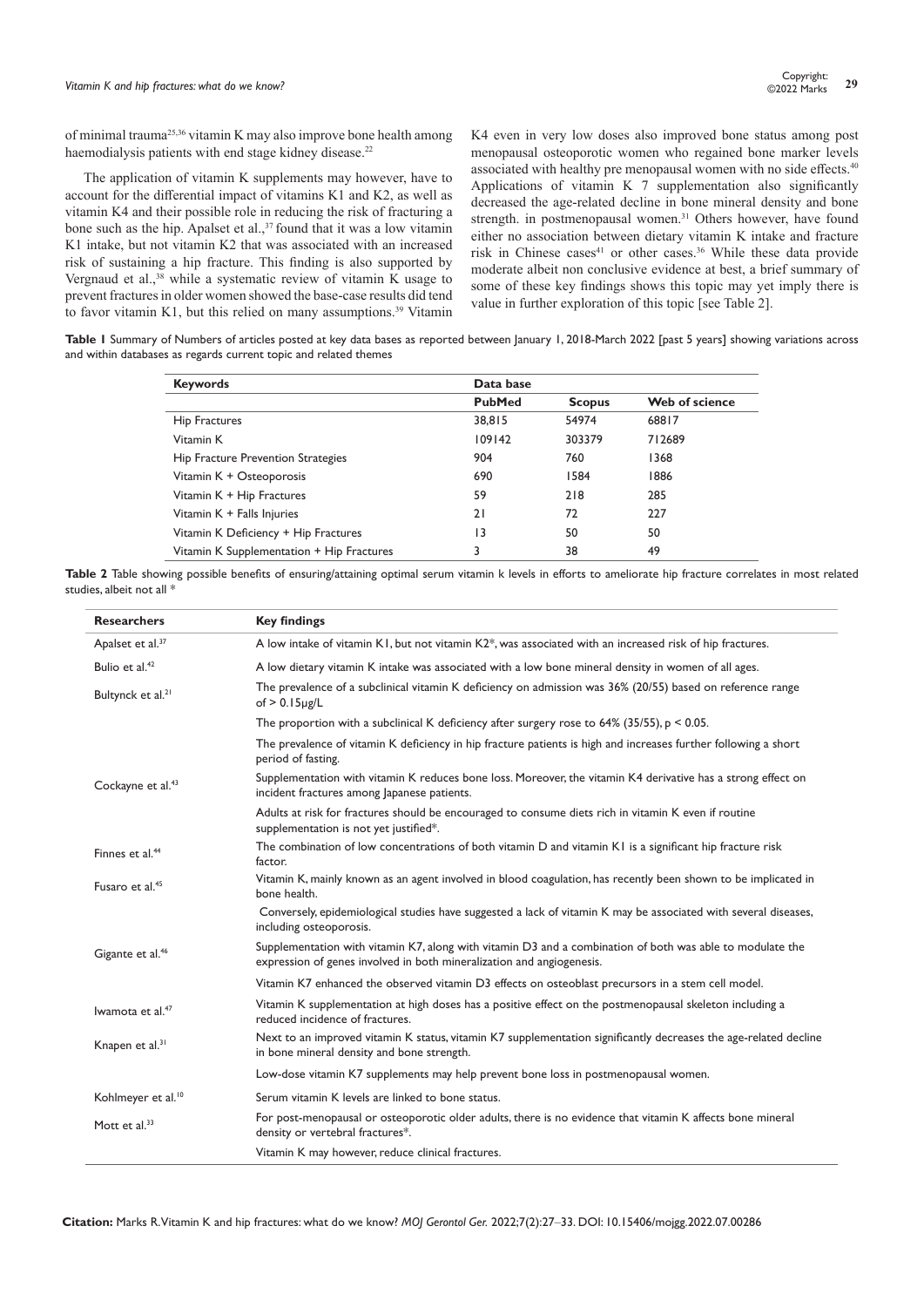#### Table Continued...

| <b>Researchers</b>             | <b>Key findings</b>                                                                                                                                                                                     |
|--------------------------------|---------------------------------------------------------------------------------------------------------------------------------------------------------------------------------------------------------|
| Nakano et al. <sup>48</sup>    | A study of a total of 147 Japanese hip fracture male and female cases [n=99] and controls [n=48] showed hip<br>fracture cases to have vitamin D and K deficiencies independent of general malnutrition. |
|                                | Plasma concentrations of vitamin K1 and menaquinone-7 (vitamin K7) were significantly lower in the fracture<br>group than in the control group in both genders.                                         |
|                                | Circulating vitamin K serum concentrations were significant predictors of fracture risk, with higher concentrations<br>associated with a decreased fracture risk.                                       |
| Moore et al. <sup>29</sup>     | Vitamin K appears to impact hip fracture risk by enhancing bone strength and hip bone structure, especially as<br>regards the narrow neck of the femur, a consistent hip fracture site.                 |
|                                | Higher concentrations of serum vitamin K1 may be required for vitamin K's skeletal effects compared to its<br>coagulation needs.                                                                        |
| Shiraki et al. <sup>20</sup>   | A 24-month controlled trial of 241 osteoporotic patients and 121 controls showed 45 mg/day of vitamin<br>K2 treatment effectively prevented new fracture occurrences.                                   |
|                                | Furthermore, vitamin K2 treatment enhances the vital $\gamma$ -carboxylation of the osteocalcin bone protein<br>molecule.                                                                               |
| Torbegsen et al. <sup>49</sup> | Vitamin KI and vitamin D are lower in hip fracture patients compared with controls and independently<br>associated with incurring the risk of a hip fracture.                                           |
| Tsugawa et al. <sup>50</sup>   | Among the organs that produce vitamin K-dependent proteins, bone has attracted the most recent attention.                                                                                               |
|                                | Most consistently associated with bone fractures, vitamin K treatments that address vitamin K deficiency and that<br>are believed to promote bone health yield conflicting conclusions*.                |
|                                | Low vitamin K was observed to be a fracture predictor among the 379 health Asian women who were<br>studied.                                                                                             |
| Yaegashi et al. <sup>51</sup>  | Low vitamin K concentrations correlated with increased fracture risk.                                                                                                                                   |
|                                | Increased vegetable intakes may decrease the extent of any hip fracture risk in susceptible lapanese elders in<br>the future.                                                                           |
| Weber et al. <sup>12</sup>     | In addition to vitamin K2, low dose vitamin K1 supplements may benefit bone health when co-administered<br>with vitamin D.                                                                              |
|                                | Increasing evidence also shows vitamin K can positively affects calcium balance, a key mineral in bone<br>metabolism.                                                                                   |

# **Discussion**

Hip fractures, an ongoing major health concern among aging populations may not only severely restrict mobility and independence, but may increase the risk of premature mortality.<sup>19</sup> Often associated with an elevated risk of multi morbidity, possible subsequent hip fractures, pain, enormous medical and social costs, and slow recovery rates in survivors, it is possible a host of lifestyle factors, including associated nutrition intakes play a causative and/or mediating role in this negative cycle of health events found in hip fracture patients as outlined by Fusaro et al.,<sup>6</sup> and Mortensen et al.,<sup>52</sup> In addition, even if not considered by Fiatarone Singh<sup>53</sup> to be relevant in efforts to address hip fracture recovery, a persistently deficient food intake, and related cardiovascular complications may well impact hip fracture mortality  $risk^{54}$  as well as bone blood supply.<sup>54</sup> As well, osteoporosis found to often accompany hip fracture injuries may ensue<sup>52,54,55</sup> in the absence of adequate vitamin K156 especially in those cases who are already vitamin K compromised.

By contrast, efforts to limit or prevent osteoporosis while raising vitamin K levels to desired levels, and which have been observed to be safe and to mostly affect bone quality, rather than bone mineral density, may yet have a positive impact on bone mineral density.<sup>6,22</sup> Vitamin D status affecting bone health may also be impacted by the degree of available vitamin K as may femoral neck bone status and fracture risk.<sup>57,58,64</sup> Moreover, treating osteoporotic patients with vitamin K may have the additional advantage of protecting arteries from vascular calcification, which might prove particularly important in those patients with chronic kidney disease, where other treatments for osteoporosis, such as biphosphonates or hormone therapy, may be riskly to apply, but where subjects are at high risk for fracturing a hip especially if they have advanced osteoporosis.<sup>61</sup>

Vitamin K administration may also be helpful in speeding up hip fracture recovery in cases taking wafarin medication, $62$  as well as for protecting against fractures in postmenopausal women with osteopenia.59 That is, even if not all studies have been examined in this report, and their quality cannot be ensured, far fewer report vitamin K presence to be of no relevance to multiple aspects of bone health including bone metabolism, and bone quality than not. It has also been suggested if more efforts are directed towards examining why circulating osteocalcin is undercarboxylated in elderly women,<sup>63</sup>and the clinical relevance of vitamin K in this regard, this will prove highly insightful in the context of osteoporosis and hip fracture prevention.35,65,66 More research to unravel vitamin K effects on bone tissue molecular actions such as its ability to link calcium and vitamin D actions on osteocalcin gene translation.<sup>67</sup> and extra-cellular matrix mineralization, among other metabolic processes <sup>60</sup> will also prove valuable in all likelihood.

In the interim, while mechanistic studies are largely all indicative of multiple and important bone associated vitamin K linkages, clinical studies are inconsistent on most points in this respect, regardless of year of study, and samples examined. As well this body of clinical research that has emerged from the body of knowledge although promising is highly diverse, ranging from deficiency effects of vitamin K in the context of bone health and fractures, to its possible health associated anti coagulant and cardiovascular effects, to its supplementary effects, and they thus precluded any in depth systematic analysis. There is also a lack of intense or focused study on the molecular actions of vitamin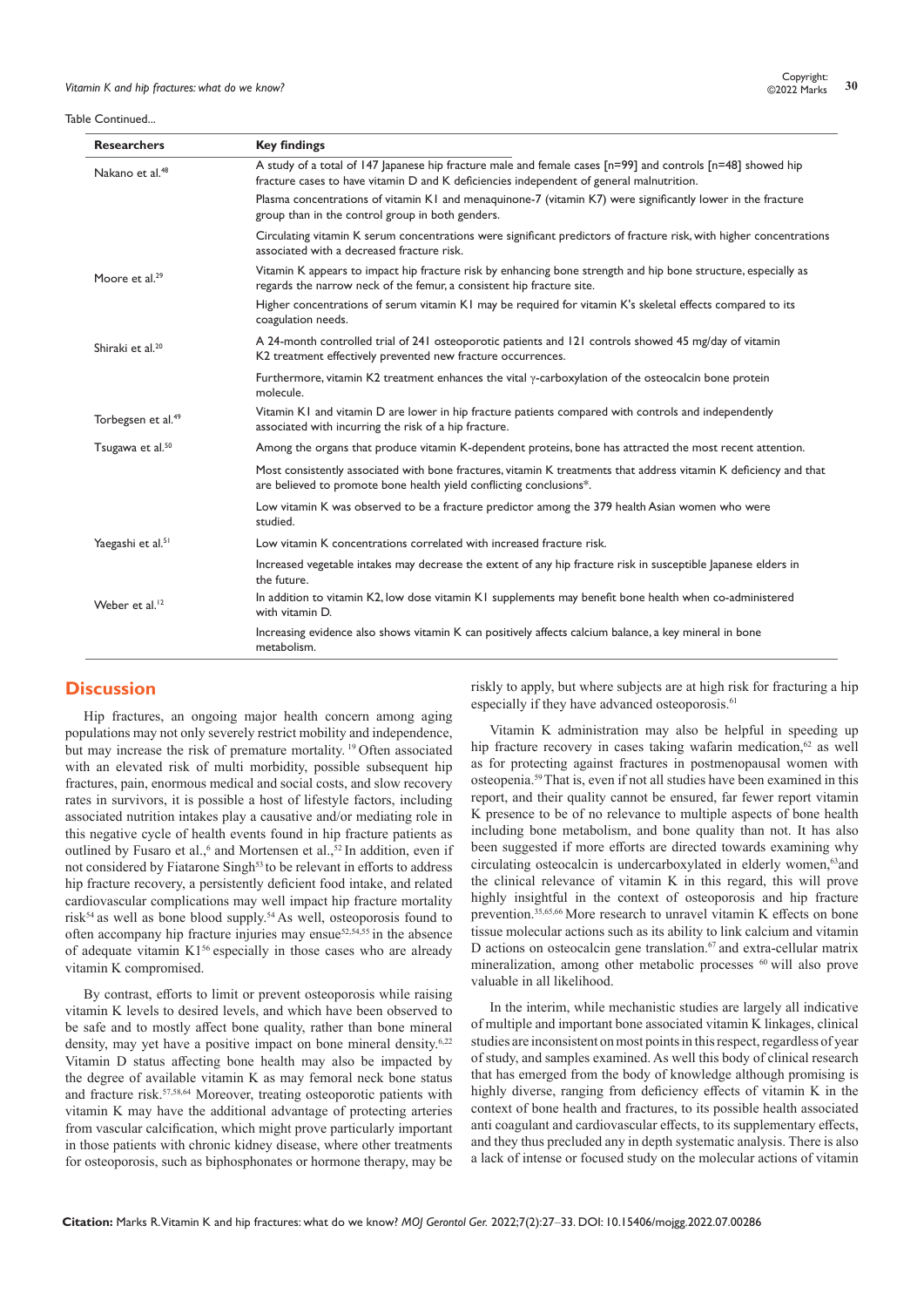K on bone cells from both healthy as well as damaged or fractured bone to advance our understandings and specific implications of the current knowledge base. Another current limitation is arriving at any comprehensive conclusive set of understandings on the current topic is the common failure to distinguish various vitamin K subtypes and their independent or interactive mechanisms that may impact bone structure and metabolism, as well as the highly heterogeneous samples and research methodologies.

Nonetheless, it appears plausible to hypothesize that the pathways below if subject to careful well designed study designs will enable researchers to rule out competing conclusions and arrive a more conclusive set of highly needed understandings**.**

In the interim, and based on what we do know, it appears reasonable to encourage hip fracture preventive program organizers to not overlook the utility of ensuring their vulnerable elderly clients are able to obtain foods that incorporate adequate vitamin K levels on a daily basis, and/or make these or supplements available, if necessary. Educators and care givers of the elderly can be especially helpful in this often neglected realm in this regard in our view by carefully expounding upon the importance of maintaining adequate vitamin K serum levels since these may be implicated in numerous essential physiological processes, including bone maintenance, and directing these older adults accordingly. The possible utility of combining vitamin K and vitamin D in the context of hip fracture prevention should also be highlighted to avert the hypothesized downward cycle of irreversible health negating events shown in Figure 1 below.



**Figure 1** Points\* at which vitamin K or a lack thereof may influence the hip fracture risk cycle. 20,29,38,54,55,60,64,65,68

# **Conclusion**

Based on an in depth examination of the research published over the last 20 years, it is clear:

Hip fractures, which produce high levels of mortality and morbidity remain a major challenge to treat, and prevent despite multiple laudable programs to address this issue, most commonly by targeting multiple risk factors considered to heighten hip fracture risk.

Despite much attention to the role of bone quality in this regard, efforts to safely promote bone mineral density remain limited.

While calcium and vitamin D are well studied in this regard, less attention has seemingly been put forth to encourage providers to consider vitamin K and vitamin K subtypes as additional bone building micro nutrients that may adversely impact hip fracture risk, if deficient.

Based on this current mini-review, and in agreement with the fact that vitamin K does impact diverse actions that can promote health, including bone health, it is likely that its adequate presence in the serum can serve a favorable protective role against excess bone attrition in the elderly while, its deficiency is likely to raise the risk of bone fragility especially among those older adults with cardiovascular health conditions.

Moreover, even if not considered by some to be relevant in efforts to address hip fracture recovery vitamin K play yet play a vital role in fostering optimal bone healing after any fracture or fracture surgery, especially in those elderly unable to utilize bone building pharmacologic medications and who are malnourished.

While one must be mindful that some studies have reported vitamin K to be of no importance in any of the above bone related contexts, and publication bias may favor studies with positive impacts, several studies in animal models as well as the clinic support more investigation of this issue.

As such, and since no single 'magic bullet' or 'cure' has been developed to counter hip fracture disability to any meaningful degree in more than 20 years, it is possible that some advancement can be made among those elderly who are either at risk for frailty and osteoporosis, and are living with cardiovascular disease if their vitamin K status is wanting.

Future research that attempts to reproduce some of the key basic and clinical studies that have emerged over the past 25 years, and those that examine the possible role vitamin K might have in mediating osteoblast functions may yet prove extremely valuable in efforts to offset unwanted age-associated bone attrition processes, while mediating or moderating favorable bone health impacts via its possible synergistic impact on vitamin D and calcium metabolism, as well as directly on bone cell molecular mechanismss and their genetic influences.

# **Acknowledgments**

None.

# **Conflicts of interest**

The authors declare they have no conflicts of interest that are directly or indirectly related to the research.

# **Funding**

None.

# **References**

- 1. [Emmerson B R, Varacallo M, Inman D. Hip Fracture Overview. In: Stat](https://pubmed.ncbi.nlm.nih.gov/32491446/)  [Pearls \[Internet\]. Treasure Island \(FL\): StatPearls Publishing; 2022.](https://pubmed.ncbi.nlm.nih.gov/32491446/)
- 2. [Ferris H, Brent L, Sorensen J. Cost of hospitalisation for hip fracture–](https://pubmed.ncbi.nlm.nih.gov/35015086/) [findings from the Irish hip fracture database.](https://pubmed.ncbi.nlm.nih.gov/35015086/) *Osteoporos Int.* 2022;01– [09.](https://pubmed.ncbi.nlm.nih.gov/35015086/)
- 3. [Porter JL, Varacallo M. Osteoporosis. In: StatPearls \[Internet\]. Treasure](https://www.ncbi.nlm.nih.gov/books/NBK441901/)  [Island \(FL\): StatPearls Publishing; 2022.](https://www.ncbi.nlm.nih.gov/books/NBK441901/)
- 4. [Fu TS, Huang TS, Sun CC, et al. Impact of bisphosphonates and](https://pubmed.ncbi.nlm.nih.gov/34688941/)  [comorbidities on initial hip fracture prognosis.](https://pubmed.ncbi.nlm.nih.gov/34688941/) *Bone*. 2022;154:116239.
- 5. [Mc Carthy C J, Kelly MA, Kenny PJ. Assessment of previous fracture](https://pubmed.ncbi.nlm.nih.gov/33687665/)  [and anti–osteoporotic medication prescription in hip fracture patients.](https://pubmed.ncbi.nlm.nih.gov/33687665/) *Ir J Med Sci*[. 2022;191\(1\):247–252.](https://pubmed.ncbi.nlm.nih.gov/33687665/)
- 6. [Fusaro M, Cianciolo G, Brandi ML, et al. Vitamin K and osteoporosis.](https://pubmed.ncbi.nlm.nih.gov/33255760/)  *Nutrients*[. 2020;12\(12\):3625.](https://pubmed.ncbi.nlm.nih.gov/33255760/)
- 7. [Hamidi MS, Gajic–Veljanoski O, Cheung AM. Vitamin K and bone](https://pubmed.ncbi.nlm.nih.gov/24090644/)  health. *J Clin Densitom*[. 2013;16\(4\):409–413.](https://pubmed.ncbi.nlm.nih.gov/24090644/)
- 8. [Palermo A, Tuccinardi D, D'Onofrio L, et al. Vitamin K and osteoporosis:](https://pubmed.ncbi.nlm.nih.gov/28403946/)  myth or reality? *Metabolism*[. 2017;70:57–71.](https://pubmed.ncbi.nlm.nih.gov/28403946/)
- 9. [Feskanich D, Weber P, Willett WC, et al. Vitamin K intake and hip](https://pubmed.ncbi.nlm.nih.gov/9925126/)  [fractures in women: a prospective study.](https://pubmed.ncbi.nlm.nih.gov/9925126/) *Am J Clin Nutr.* 1999;69(1):74– [79.](https://pubmed.ncbi.nlm.nih.gov/9925126/)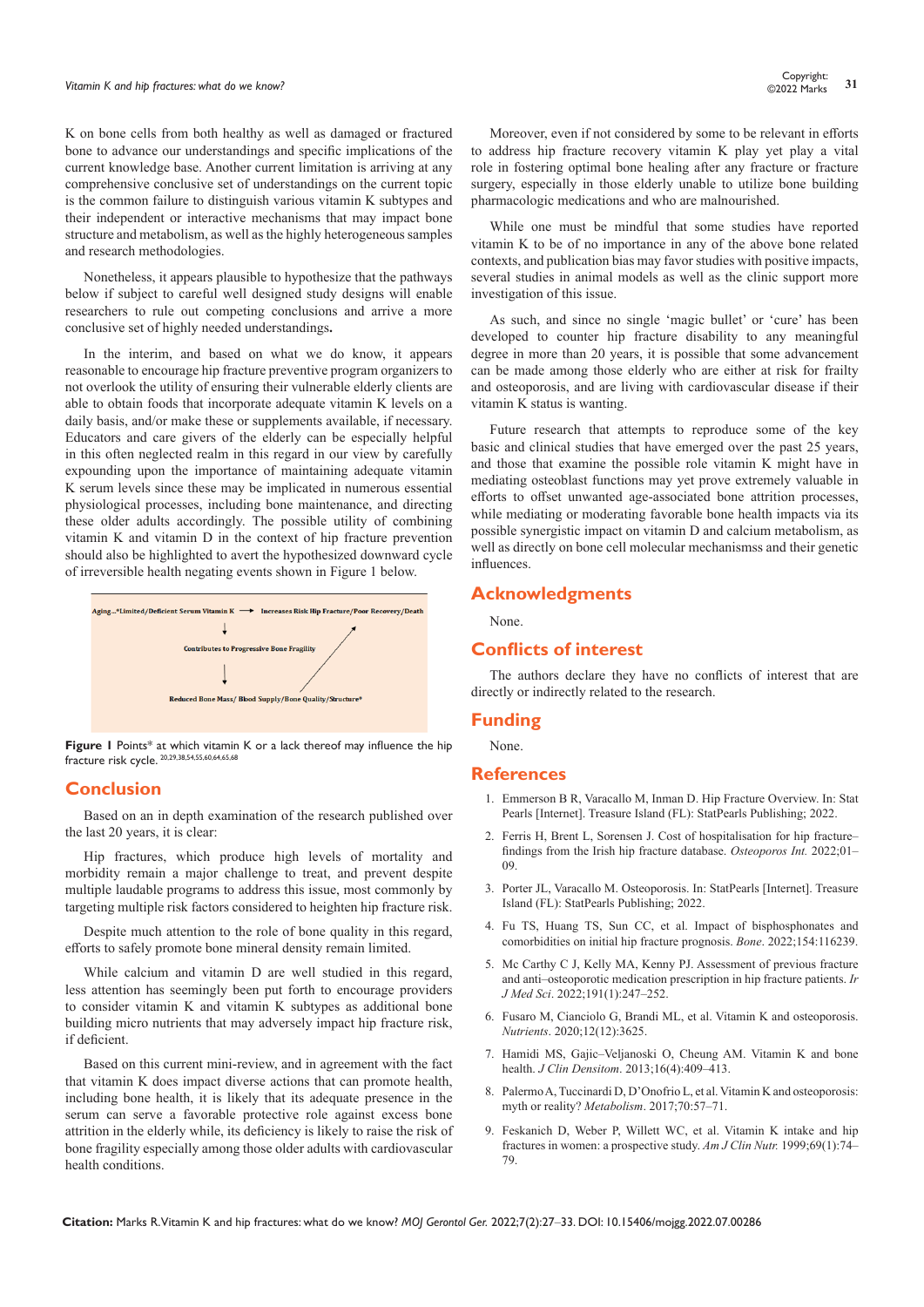- 10. [Kohlmeier M, Salomon A, Saupe J, et al. Transport of vitamin K to bone](https://pubmed.ncbi.nlm.nih.gov/8642455/)  in humans. *J Nutr.* [1996;126\(4\):1192–1196.](https://pubmed.ncbi.nlm.nih.gov/8642455/)
- 11. [Vermeer C, Jie KS, Knapen MH. Role of vitamin K in bone metabolism.](https://pubmed.ncbi.nlm.nih.gov/8527213/)  *Ann Rev Nutr*[. 1995;15\(1\):01–21.](https://pubmed.ncbi.nlm.nih.gov/8527213/)
- 12. [Weber P. Vitamin K and bone health.](https://pubmed.ncbi.nlm.nih.gov/11684396/) *Nutrition*. 2001;17(10):880–887.
- 13. [Hao G, Zhang B, Gu M, et al. Vitamin K intake and the risk of fractures:](https://pubmed.ncbi.nlm.nih.gov/28445289/)  a meta–analysis. *[Medicine \(Baltimore\).](https://pubmed.ncbi.nlm.nih.gov/28445289/)* 2017;96(17):6725.
- 14. [Nino S, Soin SP, Avilucea FR. Vitamin D and metabolic supplementation](https://pubmed.ncbi.nlm.nih.gov/30850076/)  in orthopedic trauma. *[Orthop Clin North Am.](https://pubmed.ncbi.nlm.nih.gov/30850076/)* 2019;50(2):171–179.
- 15. [Simes DC, Viegas CSB, Araújo N, et al. Vitamin K as a diet supplement](https://pubmed.ncbi.nlm.nih.gov/31947821/)  [with impact in human health: current evidence in age–related diseases.](https://pubmed.ncbi.nlm.nih.gov/31947821/)  *Nutrients*[. 2020;12\(1\):138.](https://pubmed.ncbi.nlm.nih.gov/31947821/)
- 16. [Ediz L, Hiz O, Meral I, Alpayci M. Complex regional pain syndrome:](https://in-booksc-eu.translate.goog/book/17102709/0951f7?_x_tr_sl=hi&_x_tr_tl=en&_x_tr_hl=en&_x_tr_pto=sc)  [a vitamin K dependent entity?](https://in-booksc-eu.translate.goog/book/17102709/0951f7?_x_tr_sl=hi&_x_tr_tl=en&_x_tr_hl=en&_x_tr_pto=sc) *Med Hypotheses.* 2010;75(3):319–323.
- 17. [Iwamoto J, Seki A, Sato Y, et al. Vitamin K2 promotes bone healing in a](https://keio.pure.elsevier.com/en/publications/vitamin-ksub2sub-promotes-bone-healing-in-a-rat-femoral-osteotomy)  [rat femoral osteotomy model with or without glucocorticoid treatment.](https://keio.pure.elsevier.com/en/publications/vitamin-ksub2sub-promotes-bone-healing-in-a-rat-femoral-osteotomy)  *Calcif Tissue Int.* [2010;86\(3\):234–241.](https://keio.pure.elsevier.com/en/publications/vitamin-ksub2sub-promotes-bone-healing-in-a-rat-femoral-osteotomy)
- 18. [Gigante A, Torcianti M, Boldrini E, et al. Vitamin K and D association](https://pubmed.ncbi.nlm.nih.gov/18394316/)  [stimulates in vitro osteoblast differentiation of fracture site derived](https://pubmed.ncbi.nlm.nih.gov/18394316/)  [human mesenchymal stem cells.](https://pubmed.ncbi.nlm.nih.gov/18394316/) *J Biol Regul Homeost Agents*. [2008;22\(1\):35–44.](https://pubmed.ncbi.nlm.nih.gov/18394316/)
- 19. [LeBlanc KE, Muncie HL Jr, LeBlanc LL. Hip fracture: diagnosis,](https://pubmed.ncbi.nlm.nih.gov/25162161/)  [treatment, and secondary prevention.](https://pubmed.ncbi.nlm.nih.gov/25162161/) *Am Fam Physician*. [2014;89\(12\):945–951.](https://pubmed.ncbi.nlm.nih.gov/25162161/)
- 20. [Shiraki M, Shiraki Y, Aoki C, et sl. Vitamin K2 \(menatetrenone\)](https://pubmed.ncbi.nlm.nih.gov/10750566/)  [effectively prevents fractures and sustains lumbar bone mineral density](https://pubmed.ncbi.nlm.nih.gov/10750566/)  in osteoporosis. *J Bone Miner Res*[. 2000;15\(3\):515–521.](https://pubmed.ncbi.nlm.nih.gov/10750566/)
- 21. [Bultynck C, Munim N, Harrington DJ, et al, Prevalence of vitamin](https://pubmed.ncbi.nlm.nih.gov/30618350/)  [K deficiency in older people with hip fracture.](https://pubmed.ncbi.nlm.nih.gov/30618350/) *Acta Clin Belg*. [2020;75\(2\):136–140.](https://pubmed.ncbi.nlm.nih.gov/30618350/)
- 22. [Fusaro M, Noale M, Viola V, et al. Vitamin K, vertebral fractures,](https://pubmed.ncbi.nlm.nih.gov/22692665/)  [vascular calcifications, and mortality: VItamin K Italian \(VIKI\) dialysis](https://pubmed.ncbi.nlm.nih.gov/22692665/)  study. *J Bone Miner Res.* [2012;27:2271–2278.](https://pubmed.ncbi.nlm.nih.gov/22692665/)
- 23. [Bügel S. Vitamin K and bone health in adult humans.](https://pubmed.ncbi.nlm.nih.gov/18374202/) *Vitamins & Hormones*[. 2008;78:393–416.](https://pubmed.ncbi.nlm.nih.gov/18374202/)
- 24. [Capozzi A, Scambia G, Lello S. Calcium, vitamin D, vitamin K2,](https://pubmed.ncbi.nlm.nih.gov/32972636/)  [and magnesium supplementation and skeletal health.](https://pubmed.ncbi.nlm.nih.gov/32972636/) *Maturitas*. [2020;140:55–63.](https://pubmed.ncbi.nlm.nih.gov/32972636/)
- 25. [Villa JKD, Diaz MAN, Pizziolo VR, et al. Effect of vitamin K in bone](https://pubmed.ncbi.nlm.nih.gov/27437760/)  [metabolism and vascular calcification: A review of mechanisms of](https://pubmed.ncbi.nlm.nih.gov/27437760/)  action and evidences. *Crit Rev Food Sci Nutr*[. 2017;57\(18\):3959–3970.](https://pubmed.ncbi.nlm.nih.gov/27437760/)
- 26. [Shah K, Gleason L, Villareal DT. Vitamin K and bone health in older](https://pubmed.ncbi.nlm.nih.gov/24597993/)  adults. *[J Nutr Gerontol Geriatr.](https://pubmed.ncbi.nlm.nih.gov/24597993/)* 2014;33(1):10–22.
- 27. [Tucker KL. Osteoporosis prevention and nutrition.](https://pubmed.ncbi.nlm.nih.gov/19968914/) *Curr Osteoporos Rep.* [2009;7\(4\):111–117.](https://pubmed.ncbi.nlm.nih.gov/19968914/)
- 28. [Brown JP, Malaval L, Chapuy MC, et al. Serum bone Gla–protein: a](https://pubmed.ncbi.nlm.nih.gov/6144827/)  [specific marker for bone formation in postmenopausal osteoporosis.](https://pubmed.ncbi.nlm.nih.gov/6144827/) *The Lancet*[.1984;323\(8386\):1091–1093.](https://pubmed.ncbi.nlm.nih.gov/6144827/)
- 29. Moore AE, Kim E, Dulnoan D, et al. Serum vitamin K<sub> $1$ </ [sub> \(phylloquinone\) is associated withfracture risk and hip strength](https://pubmed.ncbi.nlm.nih.gov/32919111/)  [in post–menopausal osteoporosis: a cross–sectional study.](https://pubmed.ncbi.nlm.nih.gov/32919111/) *Bone*. [2020;141:115630.](https://pubmed.ncbi.nlm.nih.gov/32919111/)
- 30. [Knapen MH, Schurgers LJ, Vermeer C. Vitamin K2 supplementation](https://pubmed.ncbi.nlm.nih.gov/17287908/)  [improves hip bone geometry and bone strength indices in postmenopausal](https://pubmed.ncbi.nlm.nih.gov/17287908/)  women. *Osteoporos Int*[. 2007l;18\(7\):963–972.](https://pubmed.ncbi.nlm.nih.gov/17287908/)
- 31. [Knapen MH, Drummen NE, Smit E, et al. Three–year low–dose](https://pubmed.ncbi.nlm.nih.gov/23525894/)  [menaquinone–7 supplementation helps decrease bone loss in healthy](https://pubmed.ncbi.nlm.nih.gov/23525894/)  [postmenopausal women.](https://pubmed.ncbi.nlm.nih.gov/23525894/) *Osteoporos Int*. 2013;24:2499–2507.
- 32. [Booth SL, Tucker KL, Chen H, et al. Dietary vitamin K intakes are](https://pubmed.ncbi.nlm.nih.gov/10799384/)  [associated with hip fracture but not with bone mineral density in elderly](https://pubmed.ncbi.nlm.nih.gov/10799384/)  men and women. *Am J Clin Nutr.* [2000;71\(5\):1201–1208.](https://pubmed.ncbi.nlm.nih.gov/10799384/)
- 33. [Mott A, Bradley T, Wright K, et al. Effect of vitamin K on bone](https://pubmed.ncbi.nlm.nih.gov/31076817/)  [mineral density and fractures inadults: an updated systematic review](https://pubmed.ncbi.nlm.nih.gov/31076817/)  [and meta–analysis of randomised controlled trials.](https://pubmed.ncbi.nlm.nih.gov/31076817/) *Osteoporos Int.* [2019;30\(8\):1543–1559.](https://pubmed.ncbi.nlm.nih.gov/31076817/)
- 34. [Kanai T, Takagi T, Masuhiro K, et al. Serum vitamin K level and bone](https://pubmed.ncbi.nlm.nih.gov/9049691/)  mineral density in post–*[menopausal women. Int J Gynecol Obstetr.](https://pubmed.ncbi.nlm.nih.gov/9049691/)  [1997;56\(1\):25–30.](https://pubmed.ncbi.nlm.nih.gov/9049691/)*
- 35. [Binkley N, Harke J, Krueger D, et al. Vitamin K treatment reduces](https://pubmed.ncbi.nlm.nih.gov/19113922/)  [undercarboxylated osteocalcin but does not alter bone turnover, density,](https://pubmed.ncbi.nlm.nih.gov/19113922/)  [or geometry in healthy postmenopausal North American women.](https://pubmed.ncbi.nlm.nih.gov/19113922/) *J Bone Mineral Res*[. 2009;24\(6\):983–991.](https://pubmed.ncbi.nlm.nih.gov/19113922/)
- 36. [Elshaikh AO, Shah L, Joy MC, et al. Influence of vitamin K on bone](https://pubmed.ncbi.nlm.nih.gov/33173624/)  [mineral density and osteoporosis.](https://pubmed.ncbi.nlm.nih.gov/33173624/) *Cureus*. 2020;12(10).
- 37. [Apalset EM, Gjesdal CG, Eide GE, et al. Intake of vitamin K1 and](https://pubmed.ncbi.nlm.nih.gov/21839190/)  [K2 and risk of hip fractures: the Hordaland Health Study.](https://pubmed.ncbi.nlm.nih.gov/21839190/) *Bone*. [2011;49\(5\):990–995.](https://pubmed.ncbi.nlm.nih.gov/21839190/)
- 38. [Vergnaud P, Garnero P, Meunier PJ, et al. Undercarboxylated osteocalcin](https://pubmed.ncbi.nlm.nih.gov/9062471/)  [measured with a specific immunoassay predicts hip fracture in elderly](https://pubmed.ncbi.nlm.nih.gov/9062471/)  [women: the EPIDOS Study.](https://pubmed.ncbi.nlm.nih.gov/9062471/) *J Clin Endocrinol Metab.* 1997;82(3):719– [724.](https://pubmed.ncbi.nlm.nih.gov/9062471/)
- 39. [Stevenson M, Lloyd–Jones M, Papaioannou D. Vitamin K to prevent](https://pubmed.ncbi.nlm.nih.gov/19818211/)  [fractures in older women: systematic review and economic evaluation.](https://pubmed.ncbi.nlm.nih.gov/19818211/)  *Hlth Technol Assess*[. 2009;13\(45\):03–11.](https://pubmed.ncbi.nlm.nih.gov/19818211/)
- 40. [Giri TK, Newton D, Chaudhary O, et al. Maximal dose–response of](https://pubmed.ncbi.nlm.nih.gov/30816822/)  [vitamin–K2 \(menaquinone–4\) on undercarboxylated osteocalcin in](https://pubmed.ncbi.nlm.nih.gov/30816822/)  [women with osteoporosis.](https://pubmed.ncbi.nlm.nih.gov/30816822/) *Int J Vitam Nutr Res*. 2020,90: 42–48.
- 41. [Chan R, Leung J, Woo J. No association between dietary vitamin K](https://pubmed.ncbi.nlm.nih.gov/22451220/)  [intake and fracture risk in Chinese community–dwelling older men and](https://pubmed.ncbi.nlm.nih.gov/22451220/)  [women: a prospective study.](https://pubmed.ncbi.nlm.nih.gov/22451220/) *Calcified Tissue Int*. 2012;90(5):396–403.
- 42. [Bulló M, Estruch R, Salas–Salvadó JO. Dietary vitamin K intake is](https://pubmed.ncbi.nlm.nih.gov/21447413/)  [associated with bone quantitative ultrasound measurements but not with](https://pubmed.ncbi.nlm.nih.gov/21447413/)  [bone peripheral biochemical markers in elderly men and women.](https://pubmed.ncbi.nlm.nih.gov/21447413/) *Bone*. [2011;48\(6\):1313–1318.](https://pubmed.ncbi.nlm.nih.gov/21447413/)
- 43. [Cockayne S, Adamson J, Lanham–New S, et al. Vitamin K and the](https://pubmed.ncbi.nlm.nih.gov/16801507/)  [prevention of fractures. Systematic review and meta–analysis of](https://pubmed.ncbi.nlm.nih.gov/16801507/)  [randomized controlled trials.](https://pubmed.ncbi.nlm.nih.gov/16801507/) *Arch Intern Med*. 2006;166(12):1256– [1261.](https://pubmed.ncbi.nlm.nih.gov/16801507/)
- 44. [Finnes TE, Lofthus C.M, Meyer HE et al. A combination of low serum](https://pubmed.ncbi.nlm.nih.gov/26630974/)  [concentrations of vitamins PK and D is associated with increased risk](https://pubmed.ncbi.nlm.nih.gov/26630974/)  [of hip fractures in elderly Norwegians: a NOREPOS study.](https://pubmed.ncbi.nlm.nih.gov/26630974/) *Osteoporos Int.* [2016;27:1645–1652.](https://pubmed.ncbi.nlm.nih.gov/26630974/)
- 45. [Fusaro M, Mereu MC, Aghi A, et al. Vitamin K and bone.](https://pubmed.ncbi.nlm.nih.gov/29263734/) *Clin Cases Miner Bone Metab.* [2017;14\(2\):200–206.](https://pubmed.ncbi.nlm.nih.gov/29263734/)
- 46. [Gigante A, Brugè F, Cecconi S, et al Vitamin MK–7 enhances vitamin](https://pubmed.ncbi.nlm.nih.gov/23109511/)  [D3–induced osteogenesis in hMSCs: modulation of key effectors](https://pubmed.ncbi.nlm.nih.gov/23109511/)  [in mineralization and vascularization.](https://pubmed.ncbi.nlm.nih.gov/23109511/) *Tissue Eng Regen Med.* [2015;9\(6\):691–701.](https://pubmed.ncbi.nlm.nih.gov/23109511/)
- 47. [Iwamoto J, Sato Y, Takeda T, et al. High–dose vitamin K supplementation](https://pubmed.ncbi.nlm.nih.gov/19410972/)  [reduces fracture incidence in postmenopausal women: a review of the](https://pubmed.ncbi.nlm.nih.gov/19410972/)  literature. *Nutr Res*[. 2009;29\(4\):221–228.](https://pubmed.ncbi.nlm.nih.gov/19410972/)
- 48. [Nakano T, Tsugawa N, Kuwabara A, et al. High prevalence of](https://pubmed.ncbi.nlm.nih.gov/21393111/)  [hypovitaminosis D and K in patients with hip fracture.](https://pubmed.ncbi.nlm.nih.gov/21393111/) *Asia Pacific J Clin Nutr.* [2011;20\(1\):56–61.](https://pubmed.ncbi.nlm.nih.gov/21393111/)
- 49. [Torbergsen AC, Watne L.O, Wyller TB, et al. Vitamin PK and 25\(OH\)](https://pubmed.ncbi.nlm.nih.gov/21393111/) [D are independently and synergistically associated with a risk for](https://pubmed.ncbi.nlm.nih.gov/21393111/)  [hip fracture in an elderly population: a case control study.](https://pubmed.ncbi.nlm.nih.gov/21393111/) *Clin. Nutr.* [2015;34:101–106.](https://pubmed.ncbi.nlm.nih.gov/21393111/)